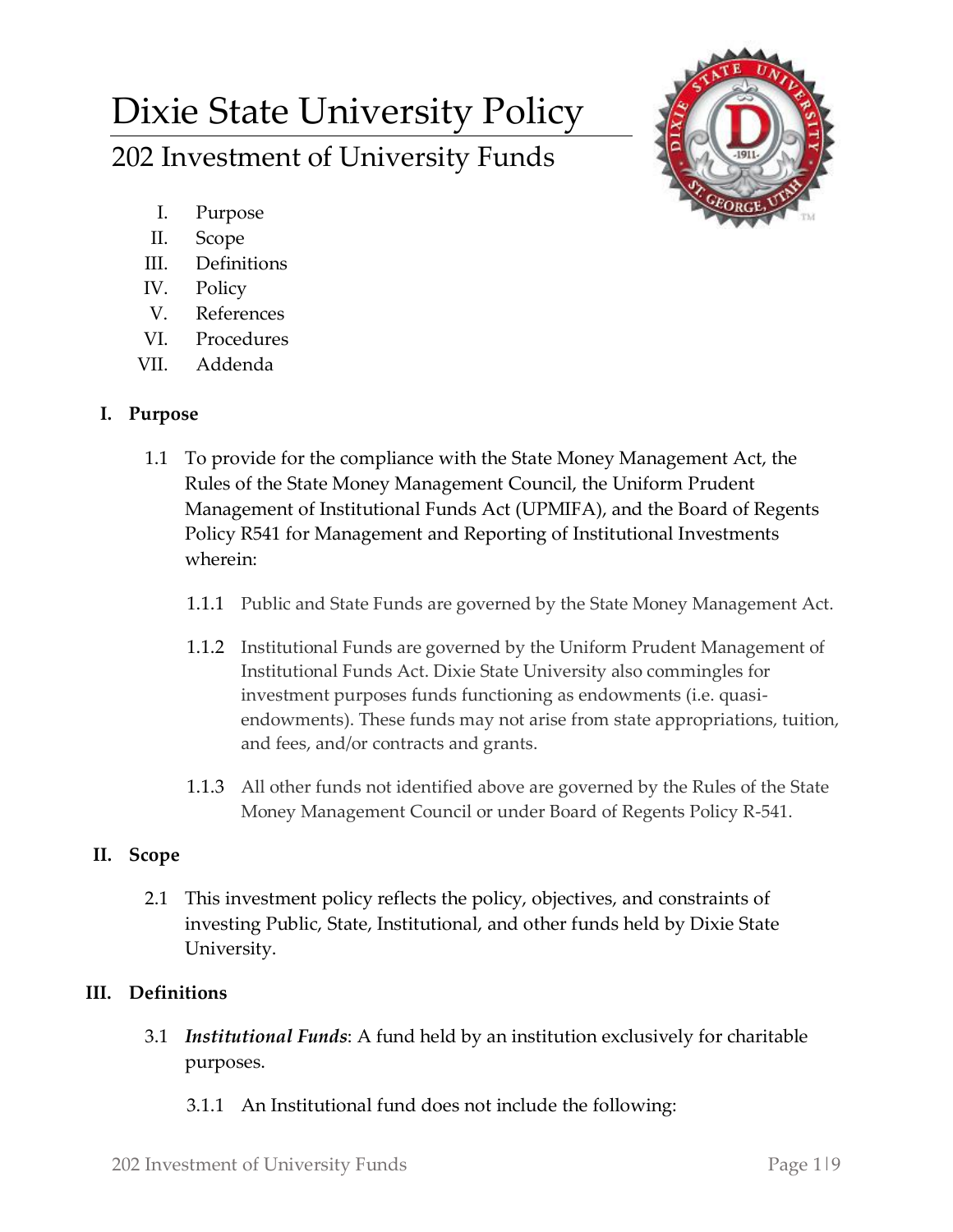- 3.1.1.1 Program-related assets;
- 3.1.1.2 A fund held for an institution by a trustee that is not an institution;
- 3.1.1.3 A fund in which a beneficiary that is not an institution has an interest, other than an interest that could arise upon violation or failure of the purposes of the fund; or
- 3.1.1.4 Operating funds.
- 3.2 *Public/State Funds:* Public monies raised by operation of law for the support and operation of the state government; and all other monies, funds, and accounts regardless of the source from which [they] are derived; that are owned, held, or administered by the state or any of its boards, commissions, institutions, departments, divisions, agencies, bureaus, laboratories, or other similar instrumentalities; or any county, city, school district, political subdivision, or other public body. Examples include, but are not limited to the following:
	- 3.2.1 State appropriations
	- 3.2.2 Grants and contracts
	- 3.2.3 Gifts
	- 3.2.4 Tuition and fees
	- 3.2.5 Patient revenues
	- 3.2.6 Auxiliary enterprises revenues
- 3.3 *Public Treasurer:* University official who has the responsibility for the safekeeping and investment of any public funds.
- 3.4 *Investment Advisory Committee*: A University committee, composed of members of the Board of Trustees and University employees, charged with the responsibility to oversee the management of investments.
- **3.5** *University Investment Advisory Committee guidelines (Guidelines):* This is a separate document created by the Investment Advisory Committee that outlines procedures for managing investments.

### **IV. Policy**

4.1 Public Treasurer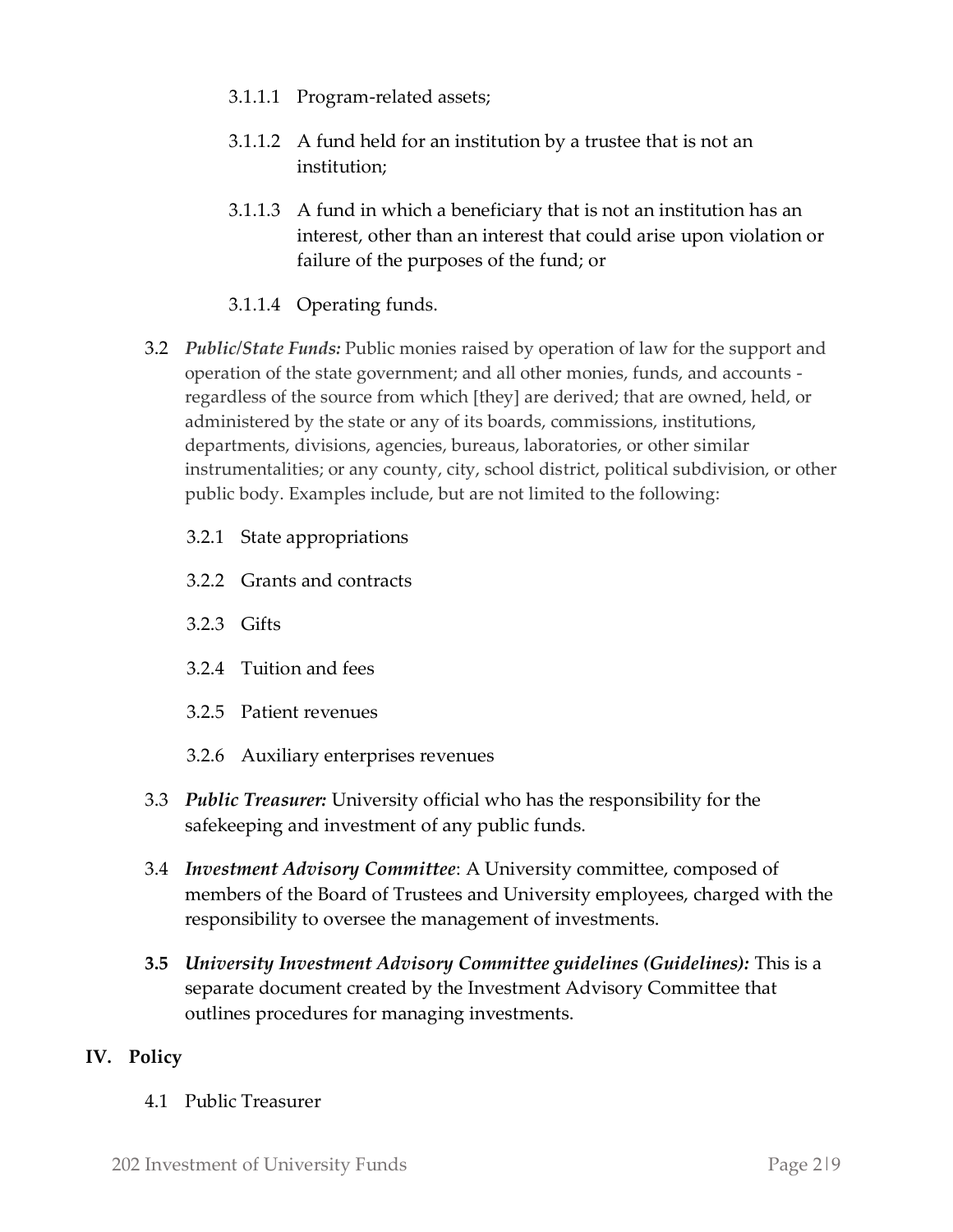- 4.1.1 *Appointment*: The Board of Trustees shall appoint a University official to serve as the public treasurer, (as defined by the State Money Management Act), for the University. This appointment should come from the recommendation of the President of the University upon the advisement of the Vice President of Administrative Affairs. The Dixie State University Board of Trustees has designated that a Director of Accounting shall serve as the public treasurer for the University.
- 4.1.2 *Authority:* The Board of Trustees delegates the responsibility for the safekeeping and investment of public and state funds to the public treasurer along with the authority to select investments under the appropriate standards of care based on the titled regulations listed in Section I, Purpose. Such investments shall also conform to appropriate University Investment Advisory Committee guidelines.
- 4.1.3 *Supervisory Approval*: The Executive Director for Business Services shall have oversight of the public treasurer's investment decisions for public and state funds under the overall operating responsibility of the Vice President for Administrative Affairs.
- 4.2 Authority to Manage Public/State Funds and Institutional Funds
	- 4.2.1 The authority to enter into investment transactions shall be limited to the Public Treasurer under the oversight of the Executive Director for Business Services and under the guidelines determined by the Investment Advisory Committee and according to the purpose as stated in Section I, Purpose.
	- 4.2.2 No person may engage in any investment transactions on behalf of the University, except as provided for under the terms of this policy.
- 4.3 Duties of the Public Treasurer
	- 4.3.1 Daily Cash Requirements
		- 4.3.1.1 Manage the daily cash requirements (operating funds) for the University in accordance with the State Money Management Act.
	- 4.3.2 Investment Pools or Portfolios
		- 4.3.2.1 Similar funds may be commingled for investment and/or reporting purposes, unless specifically prohibited by statute, donor stipulation, or bond covenant.
		- 4.3.2.2 Similar funds may be combined into investment pools or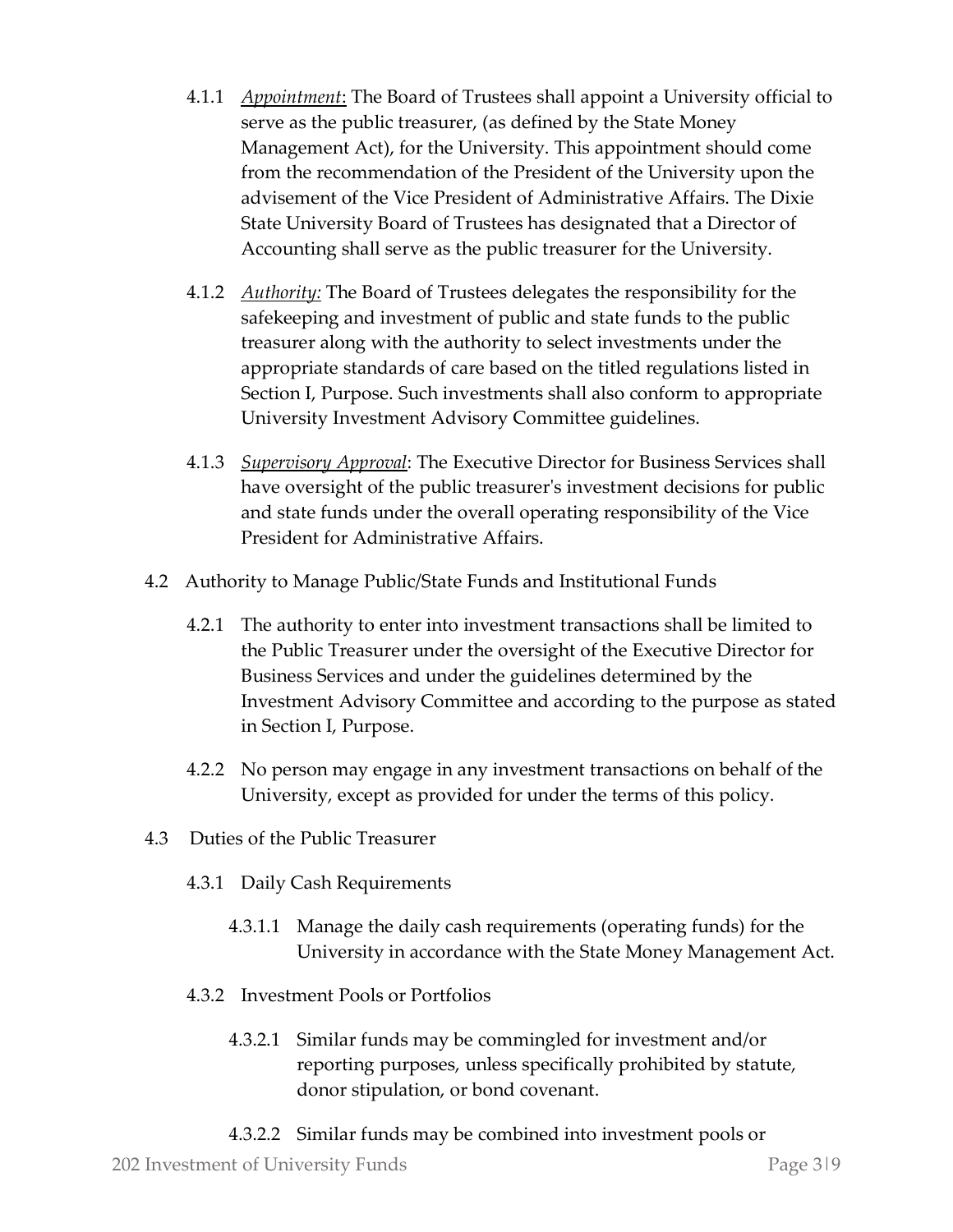portfolios upon the approval of the Vice President for Administrative Affairs after consultation with the Executive Director for Business Services.

- 4.3.2.3 Separate investment pools or portfolios may be established to:
	- 4.3.2.3.1 Ensure compliance with the appropriate specific provisions of the State Money Management Act, Rules of the State Money Management Council, and the Uniform Prudent Management of Institutional Funds Act, or Board of Regents Policy R541, under which the investment pool or portfolio will be governed;
	- 4.3.2.3.2 Ensure compliance with written donor directives relating to gifts, devises, or bequests (See Section 4.3.4);
	- 4.3.2.3.3 Ensure compliance with any legal restrictions, such as bond covenants or trust agreements;
	- 4.3.2.3.4 If applicable, seek to meet investment objectives as outlined in the Endowment Pool Investment Guidelines to help provide funding for the various operating or educational needs within the University.
- 4.3.3 Separate Investments
	- 4.3.3.1 Certain funds or securities may be separately invested, rather than commingled in an investment pool, if one or more of the following conditions exist:
		- 4.3.3.1.1 A donor has provided written directions as to the investment of, or that restricts the sale of, their donation in that it makes it impractical to commingle with other securities or funds in other investment pools (See Section 4.3.4).
		- 4.3.3.1.2 The Vice President for Administrative Affairs approves such an investment, after consultation with the Executive Director for Business Services, as long as such an investment is in accordance with the appropriate governing regulations.
	- 4.3.3.2 Funds that have been pledged or dedicated shall be invested in accordance with the objectives and guidelines stated in bond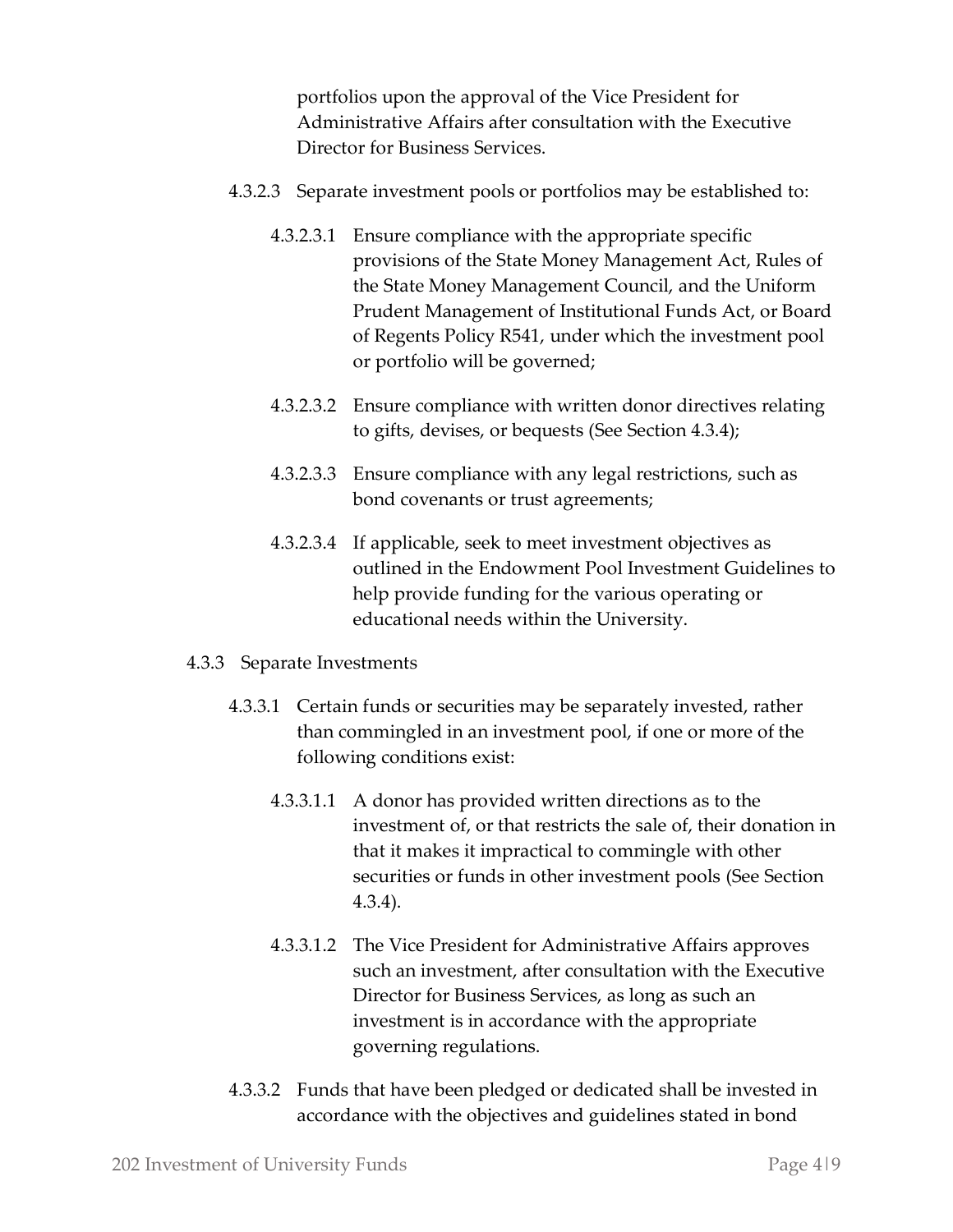resolutions or other debt agreements.

- 4.3.3.3 Such funds or securities that are separately invested may be consolidated into like portfolios with other securities that also have specific investment restrictions.
- 4.3.4 Donated Securities
	- 4.3.4.1 Securities received by gift, devise or bequest, whether outright or in trust, shall be sold by the Public Treasurer as soon as practicable in accordance with the Rules of the Money Management Council (R628-2-5), and Board of Regents Policy (R541-4.6.1.2) unless:
		- 4.3.4.1.1 Restrictions specified by the donor through a written instrument contain directions as to the investment thereof. The funds embodied within the gift shall be invested in accordance with those directions, therein. The University will periodically review donor's written directions to determine if any donated securities being held can be sold or written off if the value is deemed immaterial.
		- 4.3.4.1.2 Such securities are restricted from sale because they are not registered with the Securities and Exchange Commission and/or lack a written instrument as per the intentions of the donor. In such cases, they may be retained as a qualified investment. When the terms of the restrictions are no longer applicable, the securities shall be sold or written off in accordance with this section.
	- 4.3.4.2 Holding such securities as noted above is deemed to be in compliance with the Rules of the State Money Management Council (R628-2-3), and Board of Regents Policy (R541-4.6.1.2).
- 4.4 Guidelines for Investment of Public/State Funds and Institutional Funds
	- 4.4.1 The Public Treasurer, with the advisement of the Investment Advisory Committee, will establish guidelines for the operation and management of investment pools. Any guidelines established will require approval from the Investment Advisory Committee prior to their implementation.
	- 4.4.2 Periodically, the Public Treasurer, along with the Investment Advisory Committee shall conduct a review of the established guidelines per the Board of Regents Policy (R541).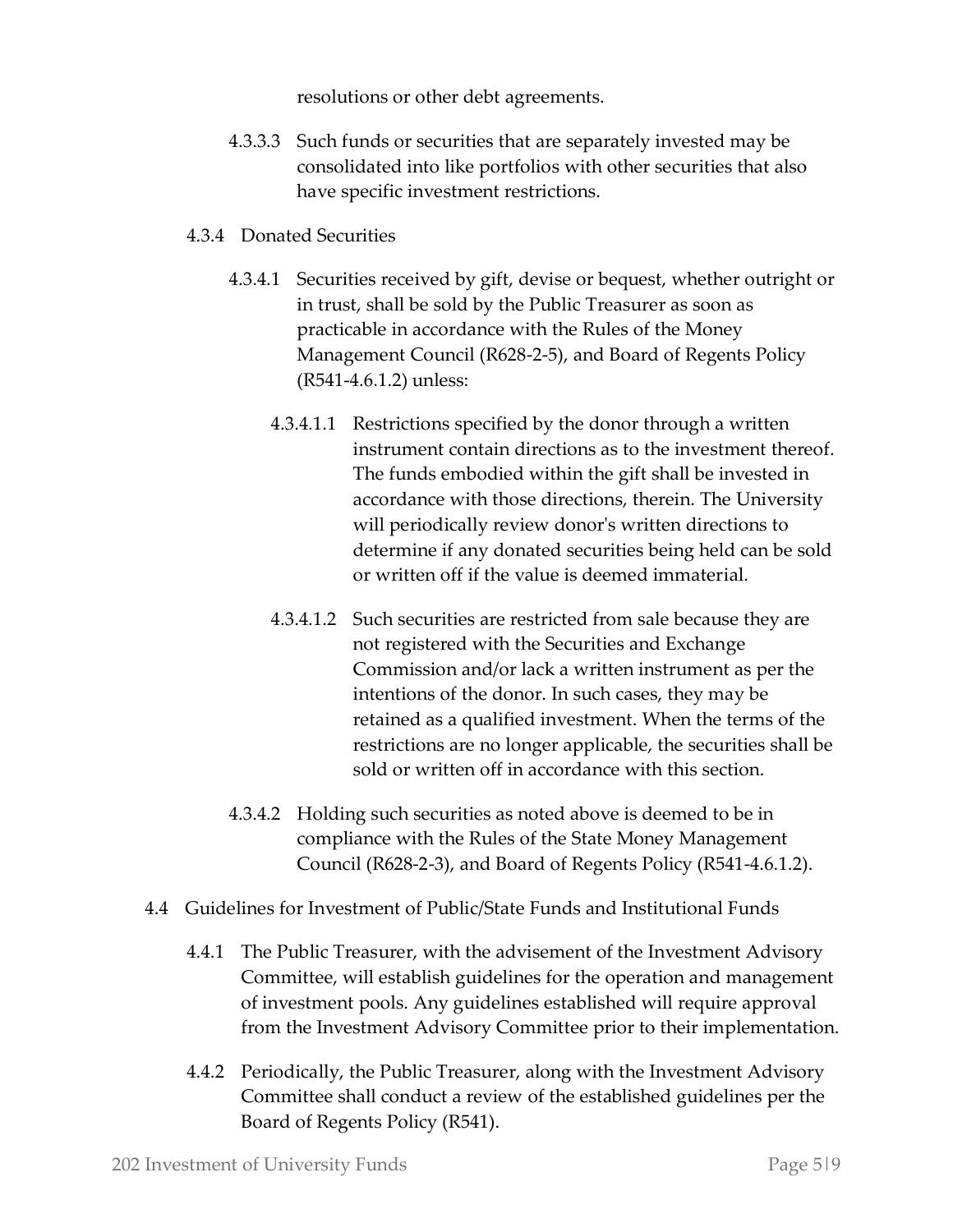- 4.4.2.1 Public and State Funds are subject to the Cash Management Pool Investment Guidelines.
- 4.4.2.2 Institutional Funds in the Endowment Pool are subject to the Endowment Pool Guidelines.
- 4.4.2.3 Donated Securities that have been required by their respective donor to be held by the University shall be invested in accordance with the restrictions of the gift agreement. No internal investment guidelines will be established for those Donated Securities that are placed in a common portfolio.
- 4.4.2.4 Funds that have been pledged or dedicated shall be invested in accordance with the objectives and guidelines stated in bond resolutions or other debt agreements.
- 4.4.2.5 Funds being invested that may not fall under a guideline shall be invested in accordance with the appropriate governing regulation.
- 4.5 Beneficial Interests not owned or held by the University
	- 4.5.1 In addition to public and state funds and institutional funds owned, held, or administered by the University, the University may be the beneficiary of trust funds, which it does not own, or control, in which independent trustees or boards administer them. This policy does not apply to such trusts or to donated funds that the donor has directed to be invested in specific securities or properties.
- 4.6 Investment Reporting
	- 4.6.1 Monthly Reports to the Dixie State University Board of Trustees: The Public Treasurer shall submit monthly investment reports to the Secretary of the University's Board of Trustees within the required period established by the Board, but no later than 60 days from month's end.
		- 4.6.1.1 Monthly reports shall summarize the University's deposits and investments of funds within each pool or portfolio that were in its custody or control at month's end.
		- 4.6.1.2 The Secretary shall place the report on the agenda of the next regular Board of Trustees meeting.
			- 4.6.1.2.1 During the Board of Trustees' meeting, the chair shall present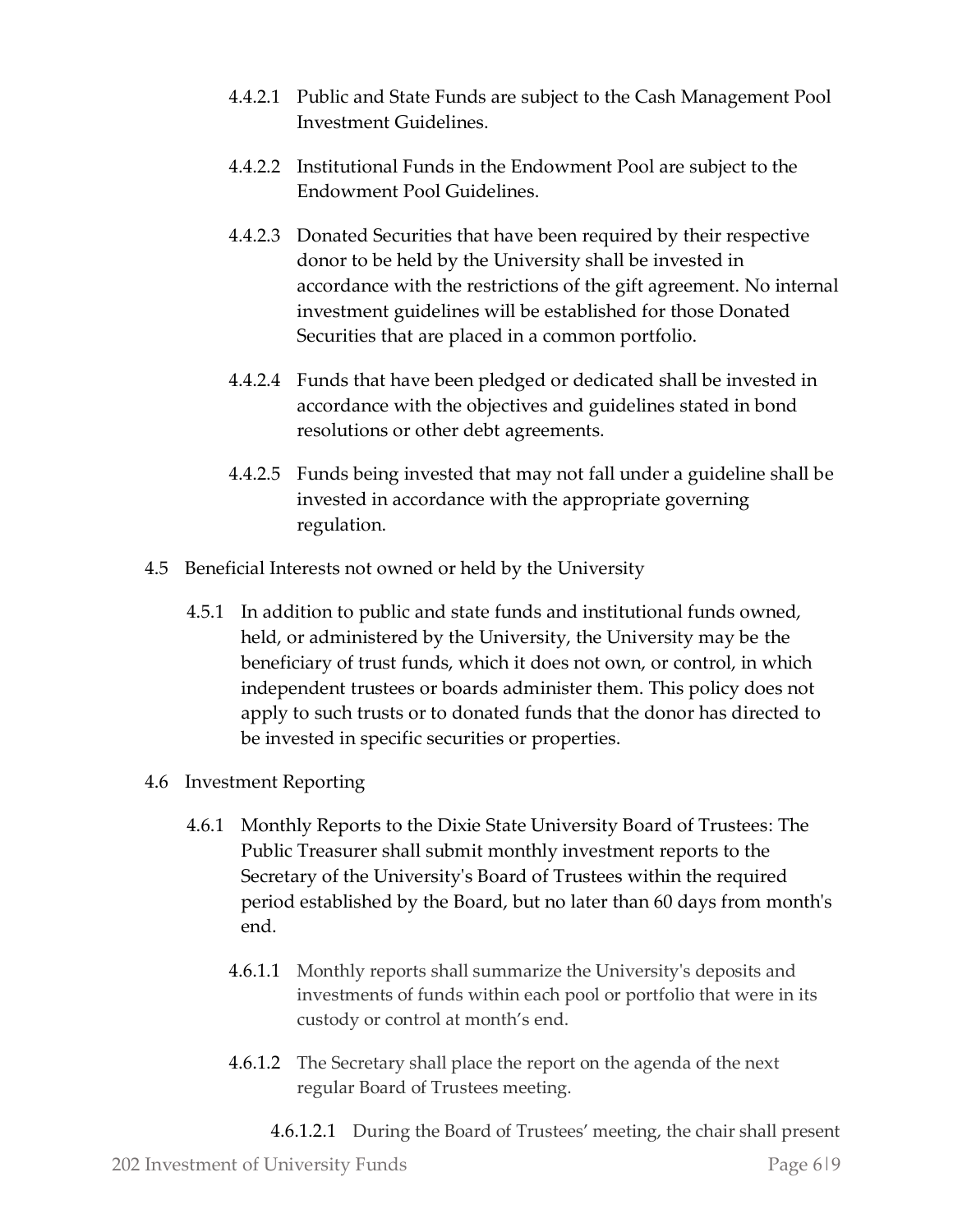the investment reports to the Trustees with any comments or recommendations she/he wishes to make.

- 4.6.1.2.2 The Board of Trustees, after receiving the investment reports, shall approve or reject the reports.
- 4.6.1.3 Within 30 days after the Board of Trustees' action(s), the University shall submit to the Utah State Office of the Commissioner for Higher Education (OCHE) a copy of monthly the investment reports as submitted to the Board of Trustees. A transmittal letter shall accompany these reports from the President of the University, which may state that the President has reviewed the reports, whether or not the President has approved the reports, and any actions taken by the Board of Trustees regarding the reports.
- 4.6.2 Annual Money Management Report: The Public Treasurer shall submit annually on forms provided by the Commissioner of Higher Education a summary report of the University's money management activities for the year. This report shall include an auditor's opinion regarding:
	- 4.6.2.1 The fairness of presentation of the report in accordance with generally accepted accounting principles; and
	- 4.6.2.2 Compliance with applicable statutes, in particular, the State Money Management Act, Rules of the State Money Management Council, the Uniform Prudent Management of Institutional Funds Act, the State Board of Regents Policy R541, and University investments policies.
	- 4.6.2.3 This report shall be submitted to the Board of Trustees.
	- 4.6.2.4 This report shall be forwarded on to the Board of Regents.
- 4.7 Investment Advisory Committee
	- 4.7.1 The Investment Advisory Committee will consist of two members of the Board of Trustees as designated by the Trustees; Business Services Office staff as appointed by the Vice President for Administration; one member from the Development Office and others as may be appointed by the Investment Advisory Committee.
		- 4.7.1.1 The Dixie State University Investment Advisory Committee functions under the direction of the Board of Trustees and the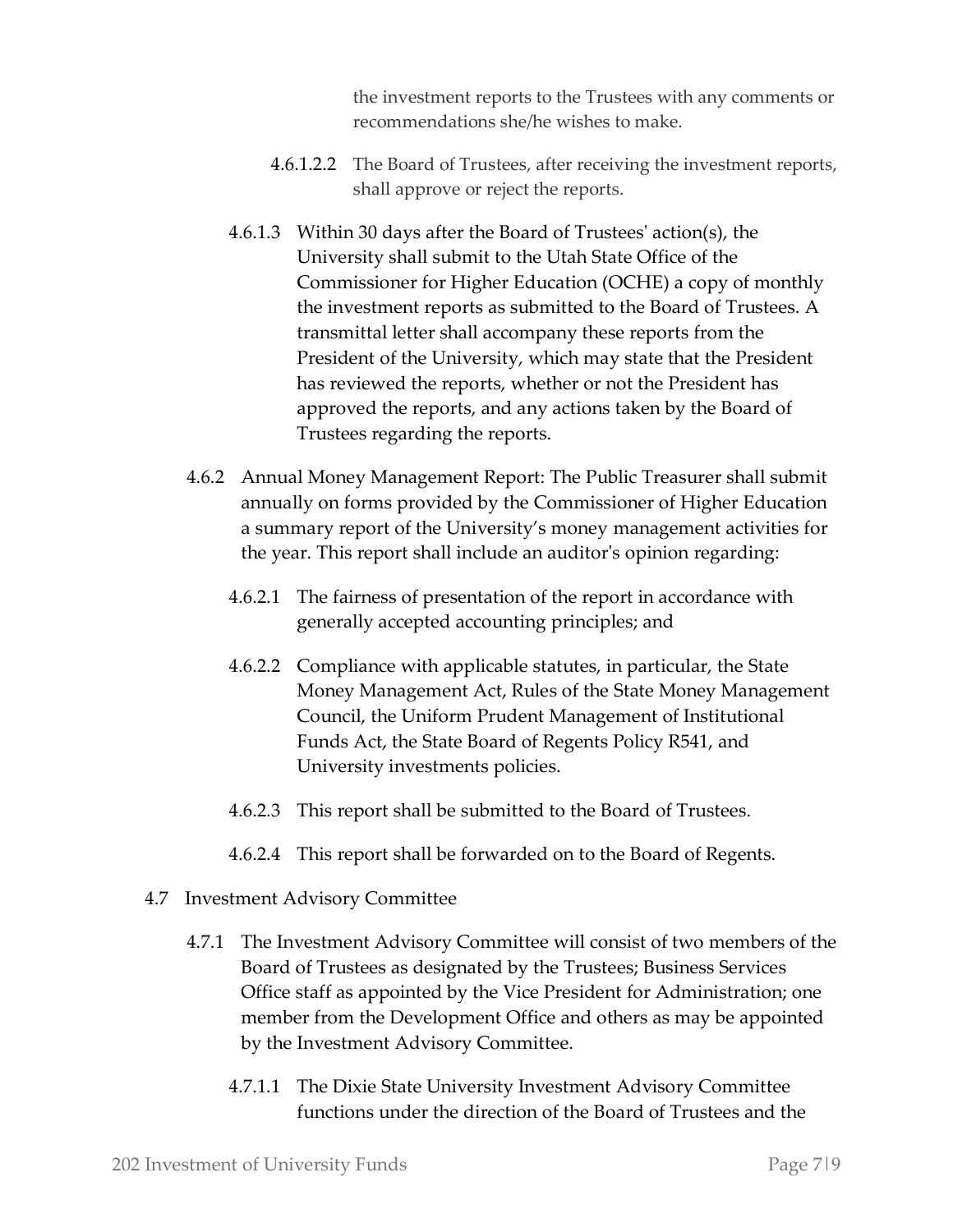President of the University.

- 4.7.1.2 The chair of the committee is appointed by the Chair of the Board of Trustees.
- 4.7.1.3 The purpose of the Investment Advisory Committee is to support the University and its mission over the long term, through the prudent investment of designated University assets, and maintain compliance with the law.
- 4.7.1.4 The Investment Advisory Committee shall review and recommend investments, guidelines, procedures, objectives, and strategies to the University Public Treasurer, who will implement those recommendations.
- 4.7.1.5 The Investment Advisory Committee shall meet as required to carry out its functions and responsibilities, to review investments and to receive in-person reports from Investment Managers. The Committee should meet no less than two times a year.
- 4.8 Assets to be Invested
	- 4.8.1 The Dixie State University Business Services Office will designate the assets of the institution to be invested under the guidelines approved by the Investment Advisory Committee.
- 4.9 Spending of Invested Assets
	- 4.9.1 It is recommended that the University spend annually a percent of the invested assets total asset value (growth plus income), as determined by the Investment Advisory Committee and approved by the President, with the understanding that this spending rate, plus inflation, will not exceed total return from the investments.
	- 4.9.2 If investments return a rate that exceeds the investment objective, the President may approve spending beyond the determined percent, up to the real return from the investments.
	- 4.9.3 Any amounts not expended shall be reinvested in the funds generating the return or placed in restricted reserve accounts, as appropriate.

## **V. References**

5.1 Utah Code 53B-2-106, *Duties, and Responsibilities of the President*